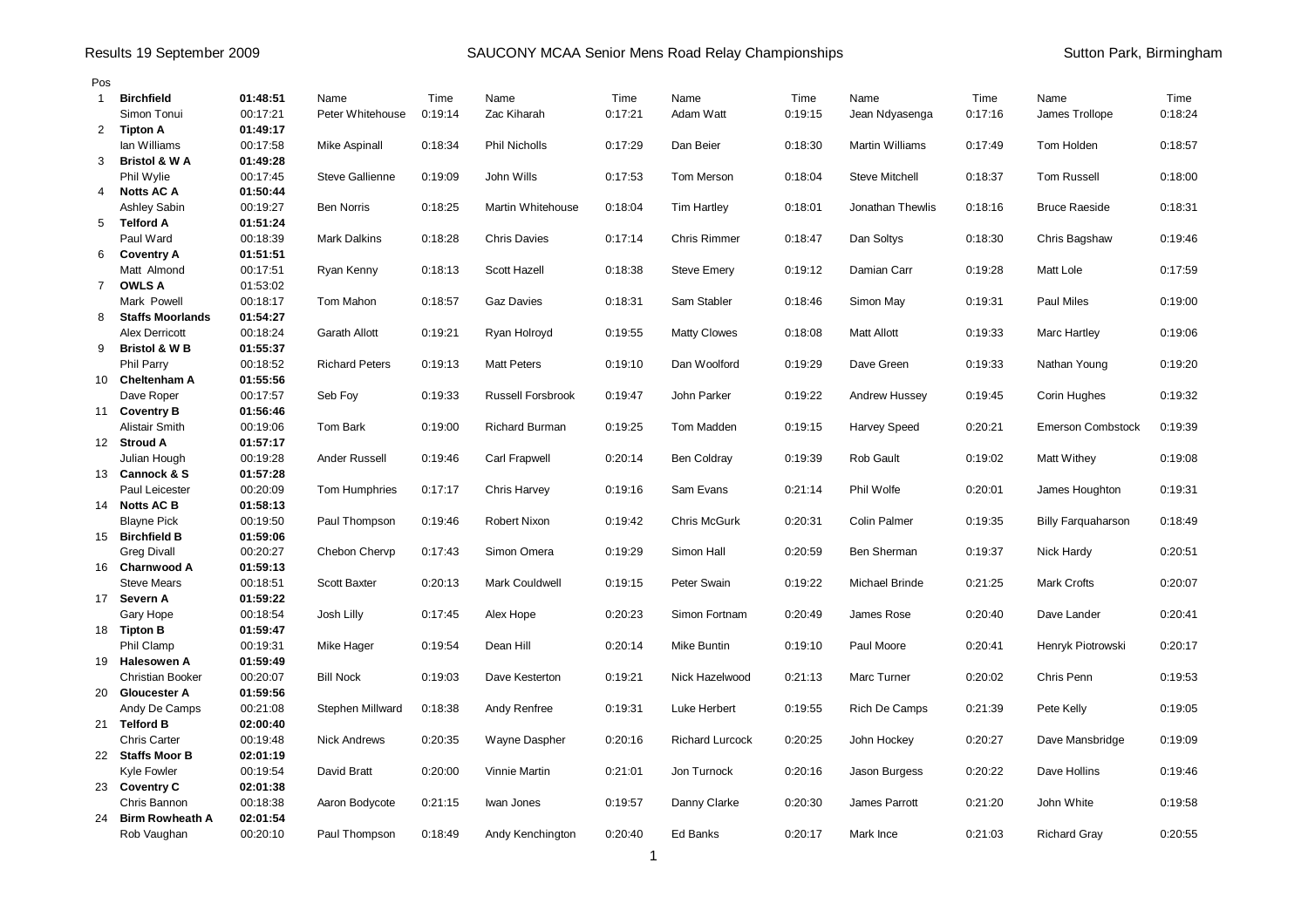| Results 19 September 2009 |                                      |                      |                        |         | SAUCONY MCAA Senior Mens Road Relay Championships |         |                        |         |                          |         |                      | Sutton Park, Birmingham |
|---------------------------|--------------------------------------|----------------------|------------------------|---------|---------------------------------------------------|---------|------------------------|---------|--------------------------|---------|----------------------|-------------------------|
|                           | 25 Westbury H A                      | 02:01:58             |                        |         |                                                   |         |                        |         |                          |         |                      |                         |
|                           | <b>Daniel Studley</b>                | 00:19:52             | Joe Dalgleish          | 0:19:45 | Sam Dalgleish                                     | 0:19:18 | John Terry             | 0:20:52 | Greg Ward                | 0:21:36 | Rod Jones            | 0:20:35                 |
|                           | 26 Leicester C A                     | 02:02:22             |                        |         |                                                   |         |                        |         |                          |         |                      |                         |
|                           | Gordon Lee                           | 00:17:57             | Simon Cotton           | 0:19:52 | Gareth Deacon                                     | 0:19:37 | Craig Sabin            | 0:21:24 | Robin Brooks             | 0:23:14 | Jon Grindley         | 0:20:53                 |
|                           | 27 Mansfield H A                     | 02:03:34             |                        |         |                                                   |         |                        |         |                          |         |                      |                         |
|                           | Mark Johnson                         | 00:19:12             | <b>Steve Grainger</b>  | 0:21:22 | <b>Russell Betts</b>                              | 0:19:52 | Luke Marshall          | 0:21:20 | Peter Stafford           | 0:20:45 | Doug Ross            | 0:21:03                 |
|                           | 28 Leamington A                      | 02:03:56             |                        |         |                                                   |         |                        |         |                          |         |                      |                         |
|                           | <b>Richard Harder</b>                | 00:18:34             | Jamie Langley          | 0:21:11 | Jack Mee                                          | 0:20:29 | <b>Bernard Gaffney</b> | 0:20:52 | Steve Cornfield          | 0:20:56 | Charlie Eastaugh     | 0:21:54                 |
|                           | 29 Worcester A<br>Sam Mitchell       | 02:03:58<br>00:19:08 | <b>Chris Davies</b>    | 0:21:52 | <b>Warren Miles</b>                               | 0:20:38 | David O'Brien          | 0:21:26 | Andrew Poppleton         | 0:22:11 | Chris Wilson         | 0:18:43                 |
| 30                        | <b>Halesowen B</b>                   | 02:04:21             |                        |         |                                                   |         |                        |         |                          |         |                      |                         |
|                           | Andy Butler                          | 00:20:17             | Tom Kenderdine         | 0:19:26 | Oli Holden                                        | 0.21.28 | Dan Cleary             | 0:20:43 | Dave Turvey              | 0:20:40 | <b>Nick Price</b>    | 0:21:47                 |
|                           | 31 Notts AC A                        | 02:04:43             |                        |         |                                                   |         |                        |         |                          |         |                      |                         |
|                           | <b>Richard Darling</b>               | 00:20:13             | James Barker           | 0:21:39 | Mike Romanineko                                   | 0:20:10 | David Oxland           | 0:21:44 | <b>Richard Warburton</b> | 0:20:31 | John Muddeman        | 0:20:26                 |
|                           | 32 Kenilworth R A                    | 02:04:58             |                        |         |                                                   |         |                        |         |                          |         |                      |                         |
|                           | Paul Royal                           | 00:21:24             | <b>Richard Simkiss</b> | 0:19:54 | Martin Dorrill                                    | 0:21:28 | Phil McCorquodale      | 0:21:38 | <b>Stuart Hopkins</b>    | 0:20:44 | <b>Phil Gould</b>    | 0:19:50                 |
|                           | 33 RSCA                              | 02:05:31             |                        |         |                                                   |         |                        |         |                          |         |                      |                         |
|                           | Simon Lees                           | 00:19:16             | <b>Steve Marklew</b>   | 0:20:10 | <b>Fred Trenblay</b>                              | 0.21:22 | Tony Hinchley          | 0:22:06 | Paul Terleski            | 0:21:34 | Ollie Harradence     | 0:21:03                 |
| 34                        | <b>Bournville A</b>                  | 02:05:48             |                        |         |                                                   |         |                        |         |                          |         |                      |                         |
|                           | Dean Parker                          | 00:19:37             | Steve McGlen           | 0:20:37 | Rob Andrew                                        | 0:20:08 | Kevin Woodward         | 0:20:36 | Dave Harte               | 0:22:12 | Mike Ferguson        | 0:22:38                 |
|                           | 35 Charnwood B                       | 02:06:32             |                        |         |                                                   |         |                        |         |                          |         |                      |                         |
|                           | Tom Whitmore                         | 00:21:35             | Ben Lacey              | 0:20:08 | George Buttery                                    | 0:21:19 | Paul Harmer            | 0:21:43 | Glen North               | 0.21:15 | <b>Richard Brown</b> | 0:20:32                 |
|                           | 36 Broms & Redd A                    | 02:06:42             |                        |         |                                                   |         |                        |         |                          |         |                      |                         |
|                           | Sean Bowden<br>37 Solihull & SHA     | 00:19:54<br>02:06:43 | Paul Collins           | 0:20:43 | Ryan Lee                                          | 0:20:35 | Calvin Scoltock        | 0:21:55 | <b>Rich Shardlow</b>     | 0:22:24 | Mark Graham          | 0:21:11                 |
|                           | Kevin Fisher                         | 00:21:02             | Andy Kear              | 0:20:11 | <b>Tim Price</b>                                  | 0:21:17 | Jon Ashley             | 0:20:36 | Steve Lidgate-Taylor     | 0:21:02 | <b>Steve Howes</b>   | 0:22:35                 |
|                           | 38 Northbrook A                      | 02:07:26             |                        |         |                                                   |         |                        |         |                          |         |                      |                         |
|                           | Paul Andrew                          | 00:19:18             | John Mosie             | 0:21:32 | Nathan Holmes                                     | 0.21:08 | Mick O'Shea            | 0:21:04 | Jerry Trill              | 0:21:30 | Pete Fellows         | 0:22:54                 |
|                           | 39 Harborough A                      | 02:07:33             |                        |         |                                                   |         |                        |         |                          |         |                      |                         |
|                           | Sean Fenwick                         | 00:18:47             | Andrew Robinson        | 0:20:40 | <b>William Clapp</b>                              | 0:20:42 | <b>Martin Gore</b>     | 0:21:36 | Adrian King              | 0:22:55 | <b>Steve Costall</b> | 0:22:53                 |
|                           | 40 Cheltenham B                      | 02:07:54             |                        |         |                                                   |         |                        |         |                          |         |                      |                         |
|                           | <b>Will New</b>                      | 00:20:55             | Jon Weedon             | 0:21:27 | <b>Elliot Prince</b>                              | 0.20.42 | Roger Mullins          | 0:20:40 | Dan Harrison             | 0:22:02 | lain Devlin          | 0:22:08                 |
|                           | 41 Tipton H C                        | 02:09:26             |                        |         |                                                   |         |                        |         |                          |         |                      |                         |
|                           | Malc Eustace                         | 00:19:58             | Jason Richards         | 0:22:45 | <b>Billy Trueman</b>                              | 0:24:10 | Ste Abrahams           | 0:21:00 | <b>Rich Brittain</b>     | 0:21:55 | <b>Luke Northall</b> | 0:19:38                 |
|                           | 42 Gloucester B                      | 02:09:36             |                        |         |                                                   |         |                        |         |                          |         |                      |                         |
|                           | Lee Smith                            | 00:20:32             | Alistair wakefield     | 0:21:40 | Nico Constanti                                    | 0:21:39 | Dave Greswell          | 0:21:11 | Rich Moor                | 0:22:33 | lan Summers          | 0:22:01                 |
|                           | 43 CLC Striders                      | 02:09:55             |                        |         |                                                   |         |                        |         |                          |         |                      |                         |
|                           | Will Ferguson                        | 00:18:34             | Nathan Jones           | 0:20:58 | Paul Smith                                        | 0:22:51 | Chris Hale             | 0:22:05 | Lee Burge                | 0:22:50 | Ashley Bishop        | 0:22:37                 |
|                           | 44 Redhill Road R                    | 02:10:40<br>00:19:52 |                        | 0:21:17 | David Giles                                       | 0:23:05 |                        | 0:20:08 |                          | 0:23:49 |                      | 0:22:29                 |
|                           | <b>Matthew Clapp</b><br>45 Sphinx AC | 02:11:22             | <b>Andrew Norton</b>   |         |                                                   |         | Andy Weatherill        |         | Mark Attenborough        |         | Martyn McHale        |                         |
|                           | <b>Ashley Miles</b>                  | 00:20:19             | Mark Coyle             | 0:23:33 | <b>Matt Melia</b>                                 | 0:21:35 | Mick Hudspith          | 0:21:37 | Stuart Boon              | 0:20:45 | Ton Delaney          | 0:23:33                 |
|                           | 46 West Bromwich A                   | 02:12:19             |                        |         |                                                   |         |                        |         |                          |         |                      |                         |
|                           | Gurma Dehl                           | 00:20:12             | Dave Long              | 0:21:08 | Karl Moore                                        | 0.21:08 | Ben Harding            | 0:22:17 | Daniel Sperber           | 0:24:09 | Malcolm Carr         | 0:23:25                 |
|                           | 47 Hermitage Harriers                | 02:12:36             |                        |         |                                                   |         |                        |         |                          |         |                      |                         |
|                           | Alistair Watson                      | 00:18:56             | Shaun Coulton          | 0:21:25 | Darren Wilson                                     | 0:22:52 | <b>Andrew Buck</b>     | 0:22:53 | <b>Matthew Domelow</b>   | 0:23:50 | Lee Tomlinson        | 0:22:40                 |
|                           | 48 Team Bath                         | 02:13:02             |                        |         |                                                   |         |                        |         |                          |         |                      |                         |
|                           | Stephen Rose                         | 00:20:27             | Dan Jones              | 0:21:22 | Steve Cottington                                  | 0:23:28 | <b>Nick Bower</b>      | 0:23:27 | lain Cade                | 0:22:09 | Dave Gunstone        | 0:22:09                 |
|                           | 49 Centurion A                       | 02:13:29             |                        |         |                                                   |         |                        |         |                          |         |                      |                         |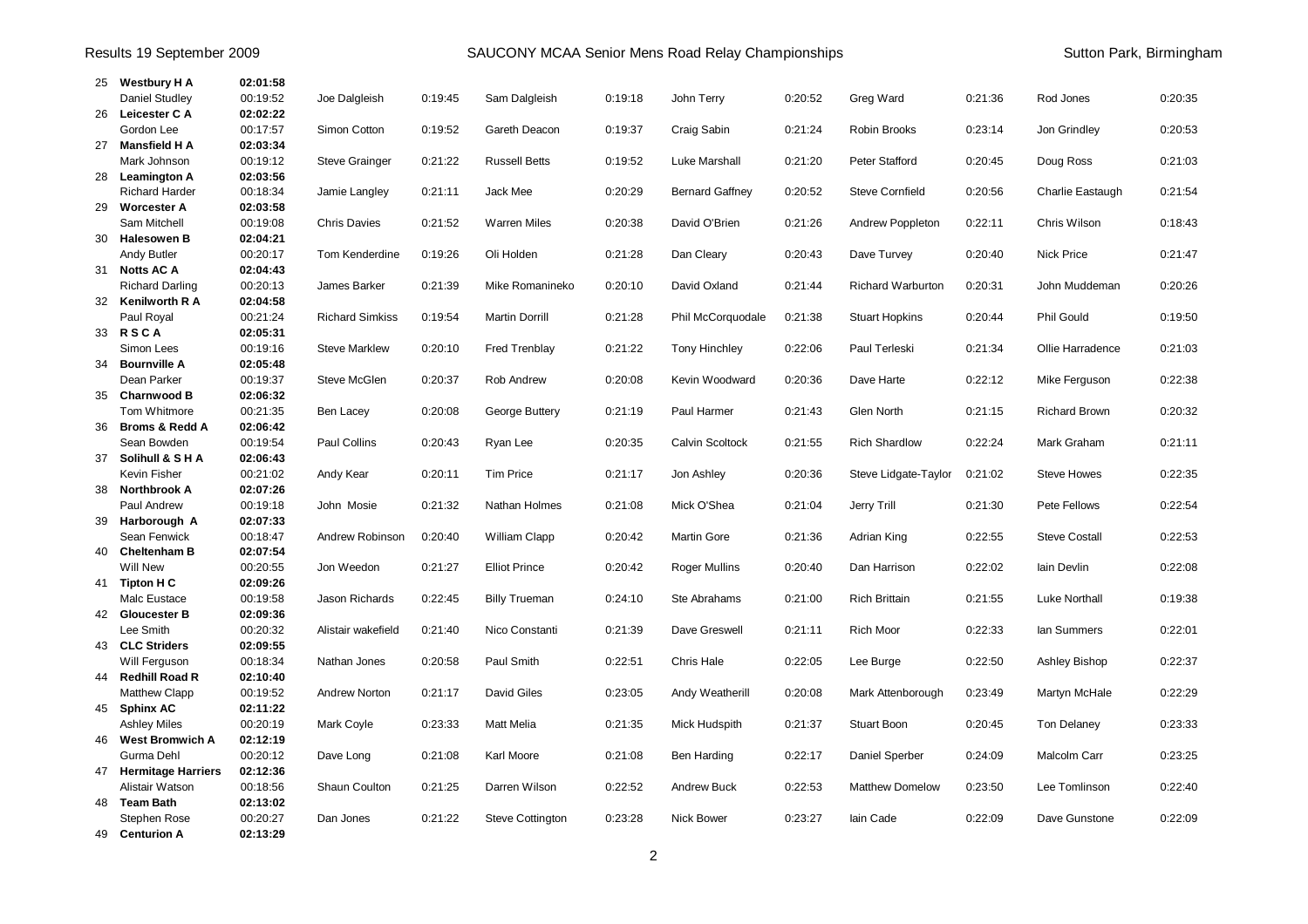| Results 19 September 2009 |                                         |                      |                        |         | SAUCONY MCAA Senior Mens Road Relay Championships | Sutton Park, Birmingham |                       |         |                         |         |                      |         |
|---------------------------|-----------------------------------------|----------------------|------------------------|---------|---------------------------------------------------|-------------------------|-----------------------|---------|-------------------------|---------|----------------------|---------|
|                           | <b>Richard White</b><br>50 Sparkhill A  | 00:20:35<br>02:14:15 | Paul Davies            | 0:20:57 | Lee Taylor                                        | 0:23:28                 | Andy Money            | 0:23:10 | Trevor Bacchiochi       | 0:22:50 | Tom Healey           | 0:22:29 |
|                           | Craig Hinks                             | 00:22:58             | Paul Thompson          | 0:20:02 | Mark Pearce                                       | 0:23:21                 | Patrick Finnegan      | 0:22:08 | <b>Nick Stringer</b>    | 0:23:41 | Darren Riley         | 0:22:05 |
|                           | 51 Westbury H B                         | 02:16:10             |                        |         |                                                   |                         |                       |         |                         |         |                      |         |
|                           | <b>Robert Pringle</b>                   | 00:22:56             | Chris Palmer           | 0:21:22 | Colin Johnson                                     | 0:22:08                 | Clive Attwood         | 0:23:46 | <b>Charlie Hobbs</b>    | 0:23:37 | Paul Stuart          | 0:22:21 |
|                           | 52 Broms & Redd B                       | 02:16:13             |                        |         |                                                   |                         |                       |         |                         |         |                      |         |
|                           | Gavin Moorhead                          | 00:21:49             | James Bowler           | 0:21:40 | Jamie Dancyger                                    | 0:21:28                 | David Cooper          | 0:25:11 | James King              | 0:24:11 | Martin Aspley-Davis  | 0:21:54 |
|                           | 53 RSCB                                 | 02:16:35             |                        |         |                                                   |                         |                       |         |                         |         |                      |         |
|                           | <b>Marcus Smedley</b>                   | 00:21:25             | <b>Russell Simpson</b> | 0:22:06 | <b>Mark Bridges</b>                               | 0:21:55                 | Darren Price          | 0:24:06 | Steve Larcombe          | 0:23:48 | John Fletcher        | 0:23:15 |
|                           | 54 Dudley Kinswingfor<br>Mark Gallimore | 02:17:03<br>00:22:29 | Kevin Duckworth        | 0:20:45 | Dave Norman                                       | 0:22:28                 | <b>Stuart Tromans</b> | 0:23:13 | <b>Richard Jones</b>    | 0:23:36 | Steve Wood           | 0:24:32 |
|                           | 55 Leamington B                         | 02:17:09             |                        |         |                                                   |                         |                       |         |                         |         |                      |         |
|                           | Jim Rothman                             | 00:21:40             | Simon Kinson           | 0:22:03 | Paul Griffin                                      | 0:23:30                 | <b>Brian Miller</b>   | 0:22:49 | Dave Potter             | 0:22:40 | <b>Tony Foster</b>   | 0:24:27 |
|                           | 56 Halesowen C                          | 02:17:58             |                        |         |                                                   |                         |                       |         |                         |         |                      |         |
|                           | Alex Morgan                             | 00:21:28             | Tim Hazelwood          | 0:22:46 | <b>Chris Cleary</b>                               | 0:22:17                 | Andy Nock             | 0:22:48 | Mark Hayward            | 0:24:37 | <b>Richard Guest</b> | 0:24:02 |
| 57                        | <b>Stratford AC A</b>                   | 02:18:12             |                        |         |                                                   |                         |                       |         |                         |         |                      |         |
|                           | Malcolm Bowyer                          | 00:23:13             | Andy Cockerill         | 0:22:37 | Tony Jackson                                      | 0:23:58                 | James Deacon          | 0:24:55 | Keith Hawkes            | 0:22:56 | Rob Minton           | 0:20:33 |
| 58                        | <b>Kenilworth R C</b>                   | 02:18:34             |                        |         |                                                   |                         |                       |         |                         |         |                      |         |
|                           | Steve Wright                            | 00:25:13             | <b>Steve Sidaway</b>   | 0:23:21 | <b>Richard Steel</b>                              | 0:22:33                 | Pete Bryan            | 0.22:04 | Roger Homes             | 0:22:23 | Mick Williams        | 0:23:00 |
| 59                        | <b>Stroud B</b>                         | 02:18:52             |                        |         |                                                   |                         |                       |         |                         |         |                      |         |
|                           | Alan Pitt<br>60 Staffs Moorl C          | 00:22:27<br>02:19:21 | George Robinson        | 0:21:01 | Mario Mc Namara                                   | 0:22:41                 | Chris Young           | 0:23:00 | <b>Christoher Brown</b> | 0:25:23 | Kenny Roberts        | 0:24:20 |
|                           | Kelvin Amos                             | 00:21:06             | Peter Martin           | 0:20:24 | Dave Edge                                         | 0:23:54                 | <b>Stuart Poole</b>   | 0:24:59 | John Walker             | 0:21:33 | <b>Neil Platts</b>   | 0:27:25 |
|                           | 61 Notts AC D                           | 02:20:51             |                        |         |                                                   |                         |                       |         |                         |         |                      |         |
|                           | <b>Richard Belton</b>                   | 00:22:41             | Matthew Judson         | 0:22:37 | Paul Archer                                       | 0:21:37                 | Andrew Warburton      | 0:22:50 | <b>Chris Rischer</b>    | 0:26:15 | Ken Allen            | 0:24:51 |
|                           | 62 Charnwood C                          | 02:20:53             |                        |         |                                                   |                         |                       |         |                         |         |                      |         |
|                           | Nigel Scoggins                          | 00:23:33             | Philip Wharton         | 0:21:54 | Kevin Lomas                                       | 0.24.30                 | Mark Whitmore         | 0:24:39 | Michael Kingsbury       | 0:22:18 | <b>Steve Jeffers</b> | 0:23:59 |
|                           | 63 Dudley & Stour                       | 02:21:07             |                        |         |                                                   |                         |                       |         |                         |         |                      |         |
|                           | Paul Waby                               | 00:19:49             | Dave Nation            | 0:21:34 | <b>Adam Staves</b>                                | 0:25:54                 | Eric Smith            | 0:23:54 | Ivan Dawes              | 0:22:00 | Jim Brown            | 0:27:56 |
| 64                        | <b>Gloucester AC C</b>                  | 02:21:09             |                        |         |                                                   |                         |                       |         |                         |         |                      |         |
|                           | Mark Ingram                             | 00:22:38             | Matt Wade              | 0:23:23 | Ben Jones                                         | 0:25:07                 | Dave Edwards          | 0:24:33 | <b>Nick Cousins</b>     | 0:22:55 | Wayne Mayer          | 0:22:33 |
|                           | 65 Bournville B                         | 02:22:19             |                        |         |                                                   |                         |                       |         |                         |         |                      |         |
|                           | Gareth Cadd                             | 00:21:50             | Andy Wheeler           | 0:23:16 | <b>Stuart Pearson</b>                             | 0:23:57                 | Nigel Abraham         | 0:24:29 | Andy Crawford           | 0:23:44 | Paul Foot            | 0:25:03 |
| 66                        | <b>Sutton in Ashf A</b><br>Steven Kerr  | 02:22:27<br>00:24:13 | David Bailey           | 0:24:19 | <b>Richard Robinson</b>                           | 0.21.14                 | Jason Holmes          | 0:23:04 | Steven Chillingworth    | 0:23:29 | Alex Brewer          | 0:26:08 |
|                           | 67 Centurion B                          | 02:22:30             |                        |         |                                                   |                         |                       |         |                         |         |                      |         |
|                           | Preston Eckloff                         | 00:23:08             | <b>Gavin Davies</b>    | 0:23:00 | Mark Carwardine                                   | 0:23:25                 | <b>Tom Sweeney</b>    | 0.24.21 | Marc Curtis             | 0:23:57 | Chris McCann         | 0:24:39 |
| 68                        | <b>Wolves &amp; B B</b>                 | 02:23:38             |                        |         |                                                   |                         |                       |         |                         |         |                      |         |
|                           | Jay Toddington                          | 00:23:06             | Paul Jolliff           | 0:22:41 | Dan Vaughan                                       | 0:23:08                 | Richard Thompson      | 0:23:25 | Dan Brazier             | 0:22:57 | Darren Edwards       | 0:28:21 |
| 69                        | Birm Rowheath B                         | 02:24:10             |                        |         |                                                   |                         |                       |         |                         |         |                      |         |
|                           | Jonathan Tune                           | 00:20:53             | <b>Mark Edwards</b>    | 0:25:51 | <b>Richard Carney</b>                             | 0:23:51                 | Gareth Dixon          | 0:26:26 | Paul Archer             | 0:23:41 | <b>Toby Gornall</b>  | 0:23:28 |
|                           | 70 Tipton H D                           | 02:24:10             |                        |         |                                                   |                         |                       |         |                         |         |                      |         |
|                           | Ray Stanier                             | 00:22:11             | Jeff Taylor            | 0:24:09 | <b>Paul Southall</b>                              | 0:22:01                 | Glen Cox              | 0:24:11 | Alan Grice              | 0:24:50 | Keith Best           | 0:26:48 |
|                           | 71 Halesowen D                          | 02:25:56             |                        |         |                                                   |                         |                       |         |                         |         |                      |         |
|                           | Barry Thompson<br>72 Bournville C       | 00:24:19<br>02:28:59 | Rob Weaver             | 0:23:19 | Paul Butler                                       | 0:23:24                 | Aaron Crinian         | 0:23:05 | Paul Allen              | 0:24:09 | Paul Woods           | 0:27:40 |
|                           | <b>Mike Scotney</b>                     | 00:23:19             | Danny Wilson           | 0:23:34 | <b>Chris Harlan-Marks</b>                         | 0:25:52                 | Paul Dugmore          | 0:25:23 | <b>Terry Doherty</b>    | 0.26.47 | <b>Ed Hartley</b>    | 0:24:04 |
|                           | 73 Kenilworth B                         | 02:29:15             |                        |         |                                                   |                         |                       |         |                         |         |                      |         |
|                           | <b>Gwyn Davies</b>                      | 00:24:57             | Keith Blake            | 0:27:07 | Pete Mathews                                      | 0:25:29                 | Mark Hall             | 0:25:16 | Andrew Holbrook         | 0:22:56 | Sean Mitchell        | 0:23:30 |
|                           |                                         |                      |                        |         |                                                   |                         |                       |         |                         |         |                      |         |